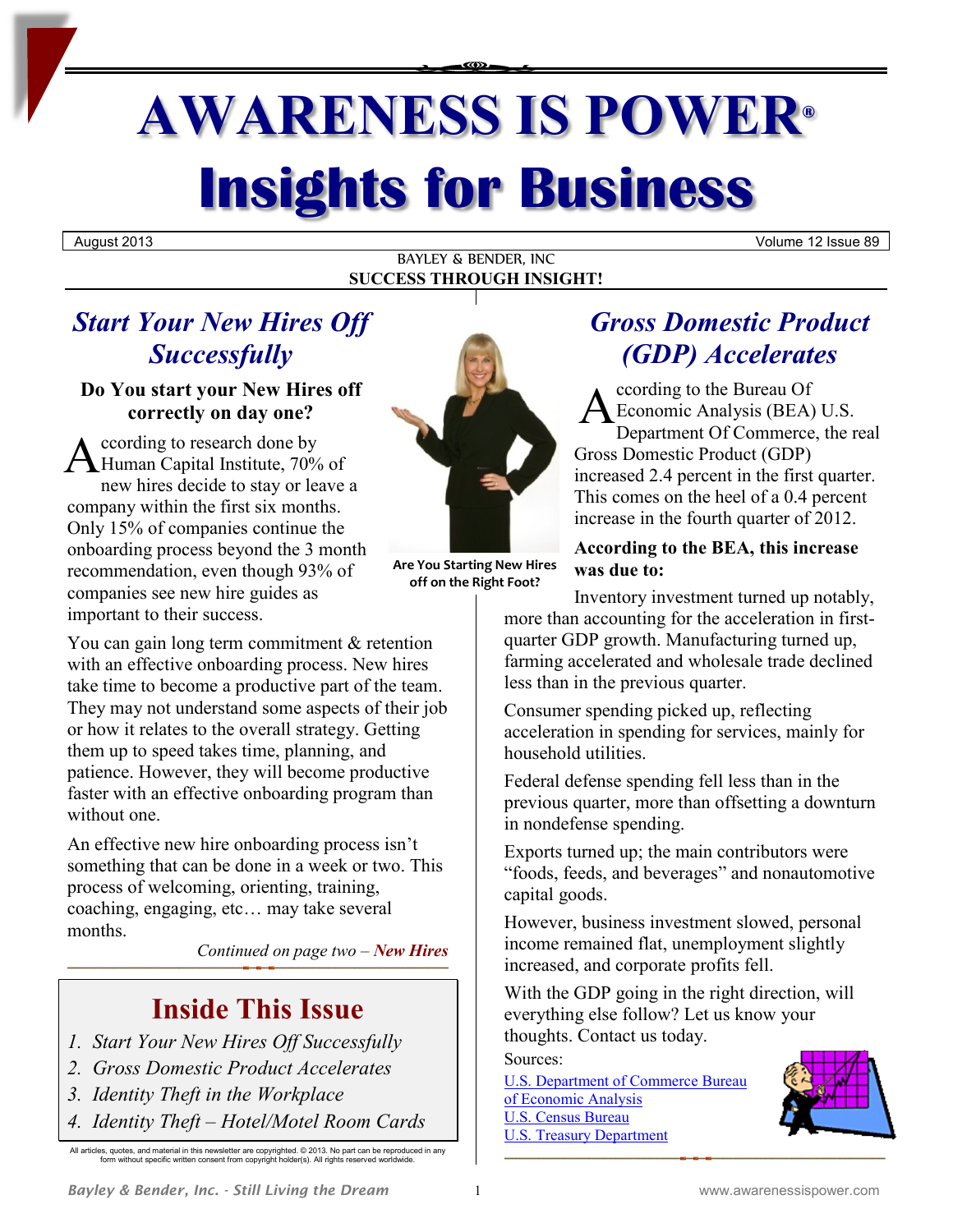#### *Continued from page one – New Hires*

But according to a report by HCI, 69% of the new hires are more likely to remain with their organization after three years and are more engaged.

Create a new hire onboarding system that is congruent with the overall company mission, values, & culture. Measure and update the program over time.

#### **Here are some elements to include in your new hire process:**

**Provide A Clear Company Strategy –** Vision, Mission, Values, & Goals. Let the new hires know the overall business strategy,

how they fit in with this strategy, and why their position is important. People want to know that they are a part of a winning team.

**Job Description** – Give each employee a job description, goals, and expectations of their role. Show them how their position is valuable.

#### **Introductions to key players & walk around –**

Make sure you introduce the new hire(s) to everyone, especially the key people. During this walk around introduction, let people know why this person is the perfect fit for the position and how to contact them. Give each new hire a binder with the employee's names & positions. During this phase, allow the new hire to make notes in their binders as they meet people and observe the business structure.

**Coaching & Mentoring** – Give new hires the ongoing support utilizing coaching & mentoring. Assign someone as their "go to" person for when they have a question, observation, or challenge. This coach/mentor can assimilate the progress of the new hire and provide early feedback and an opportunity to correct any mistaken direction. Implement an individual development plan that they can work on together over the next several months.

**Career Growth Path –** Let employees know the opportunities for advancement. Give them the responsibility to take charge of their own development and the training necessary to grow within the company.

*Continued on next column –*



**Give them the tools necessary for the job** – This is often under estimated to its importance. Make sure the new hire has everything they need to get started. Example: training, instructions, website resources, assignments, safety procedures, and

> policies. Confirm they have the needed supplies & equipment:

 $\checkmark$  Computer, printer, telephone, email address, ID, copier, & general office supplies.

Setting up and implementing an effective onboarding program, although not easy, is well worth the time and effort. Studies show that comprehensive onboarding programs are linked to business success.

#### **Benefits include, but are not limited to:**

- Lower turnover
- Increase  $&$  maintain engagement
- Enhanced performance
- Clear direction
- Better customer service
- Higher quality
- Open communications
- Improved trust
- Elevated Morale
- Save time
- Lower stress levels
- Boost revenues
- Improved bottom line.

### All on-board<sup>©</sup>

If you have any questions about this article, please contact us today!

~ Written for us by our associate Gary Sorrell, Sorrell Associates, LLC. Copyright protected. All rights reserved.

*"I am convinced that nothing we do is more important than hiring and developing people. At the end of the day you bet on people, not on strategies."*

~ *Lawrence Bossidy, Former COO of GE and author*

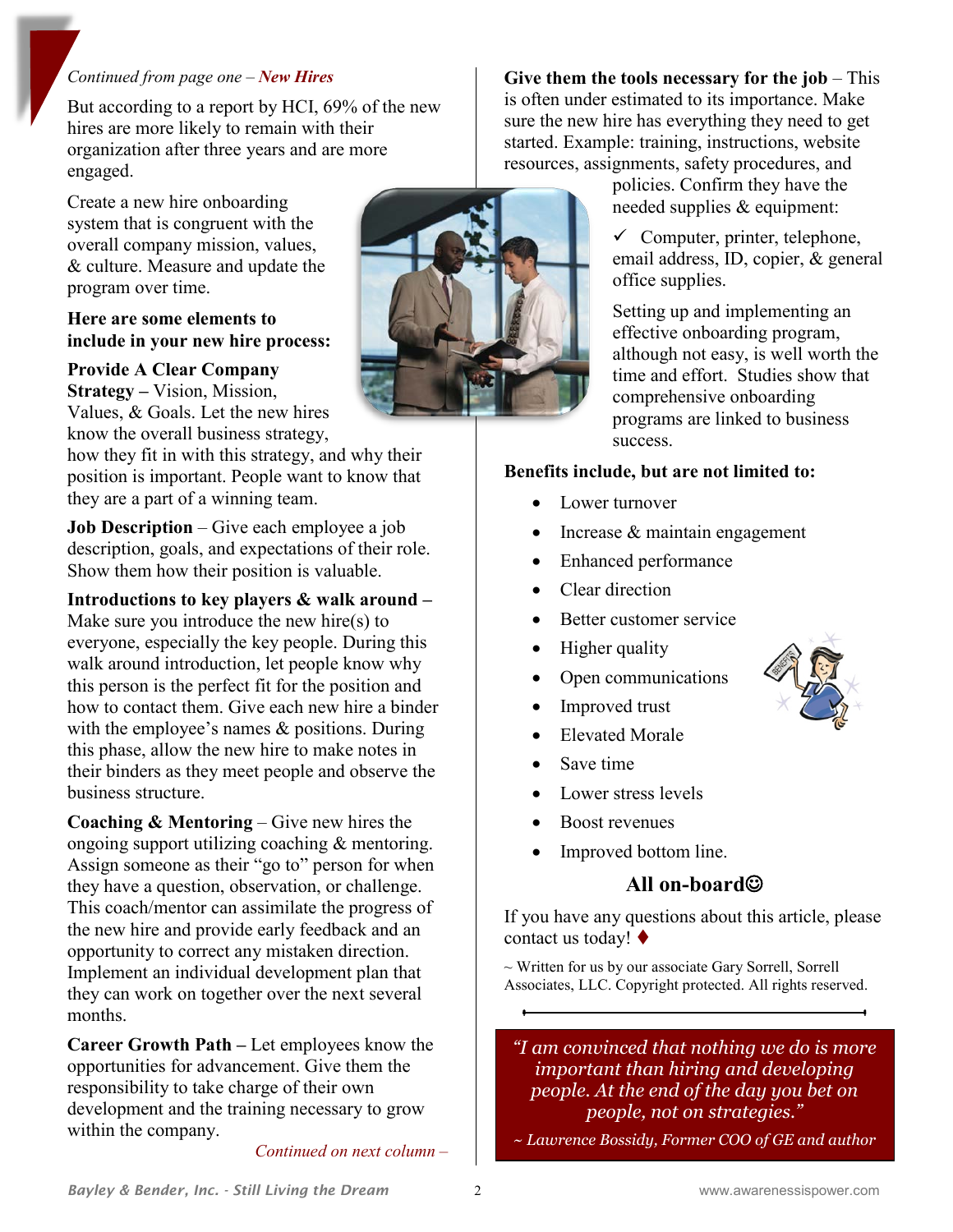## *Identity Theft In The Workplace*

s identity theft continues to be on the rise, we are often asked;  $A<sup>s</sup>$  identity theft continues to be on the rise, we a know are these thieves getting our information?

Experts report an increasing number of corrupt employees offering private customer information to identity thieves. The most common victims are small organizations with fewer than 100 employees, according to the most recent study by the Association of Certified

Fraud Examiners 2012 Report. Often smaller companies have fewer controls and less training on handling private data than larger companies.



In addition, the FTC received more than two million complaints in 2012. Nearly one in five was about identity theft: the misuse of personal information like a Social Security, credit, or bank account number to commit fraud or theft.

The thieves are most likely to go after people's wages, government benefits, tax refunds, or credit card and bank accounts.

Handling private information correctly is vital, necessary, and the law. Poor business practices may lead to liability lawsuits and loss of customers.

What should you do to protect your customers, employees, and company?

- $\bullet$  Trust but verify
- Hire properly by using pre-employment screening to eliminate the problem before it starts
- Do surprise audits
- Do not give employees more access to private information than they need
- Split or separate duties
- Create a hotline for reporting suspected abuse
- Train everyone in the company on proper ways to handle, track, and dispose of sensitive information
- Shred all unneeded private sensitive consumer information

Of course, there are many other ways to protect sensitive information and it is your responsibility to ensure legal compliance.

Look at your state and federal data protection laws on your legal requirements to properly maintain and destroy personal information.

### **The more sensitive the information, the more important it is to have it destroyed safely and securely.**

For more information visit the FTC Consumer Information website: [www.consumer.ftc.gov/features/feature-0014-identity-theft](http://www.consumer.ftc.gov/features/feature-0014-identity-theft)

~ Written for us by our associate Gary Sorrell, Sorrell Associates, LLC. Copyright protected worldwide. All rights reserved.



### **Roadblocks To Success**

Here are some career mind barriers found especially among new entrants to the workforce, from **News From Kaplan**, a fact sheet published by Simon & Schuster.

**• Waiting to be discovered.** Instead of making contacts, such people think they will be magically rewarded with fame and riches.

**• Impostor belief**. Some people feel they're not really qualified to do the kind of work their employers want them to do. They're afraid of being exposed as incompetent**.** 

**• I shouldn't get paid for what I do:** It's easy for me. This belief usually crops up among people who are talented and love their work.

**• Fear of failure.** New workforce entrants often fear they won't be hired or will end up penniless.

**• Fear of success.** Some people are afraid of doing well because they can't imagine being recognized as an expert in their fields. They may even think that fame and fortune will hurt them in some way. They may think that family and friends will like them better if they stay "small."  $\blacklozenge$ 

~ Written for us by our associate Gary Sorrell, Sorrell Associates, LLC. Copyright protected. All rights reserved

View my profile on Find me on Linked in **Facebook** *Don't miss next month's issue. Subscribe now!* AWARENESS IS POWER® *Insights for Business* 2024 Powder Mill Rd Silver Spring, MD 20903 Tel: 301-439-8317 E-mail:  $aip@awarenessispower.com$ Visit Our Web Site at: [www.awarenessispower.com](http://www.awarenessispower.com/)

*12 Issues for Only \$97*